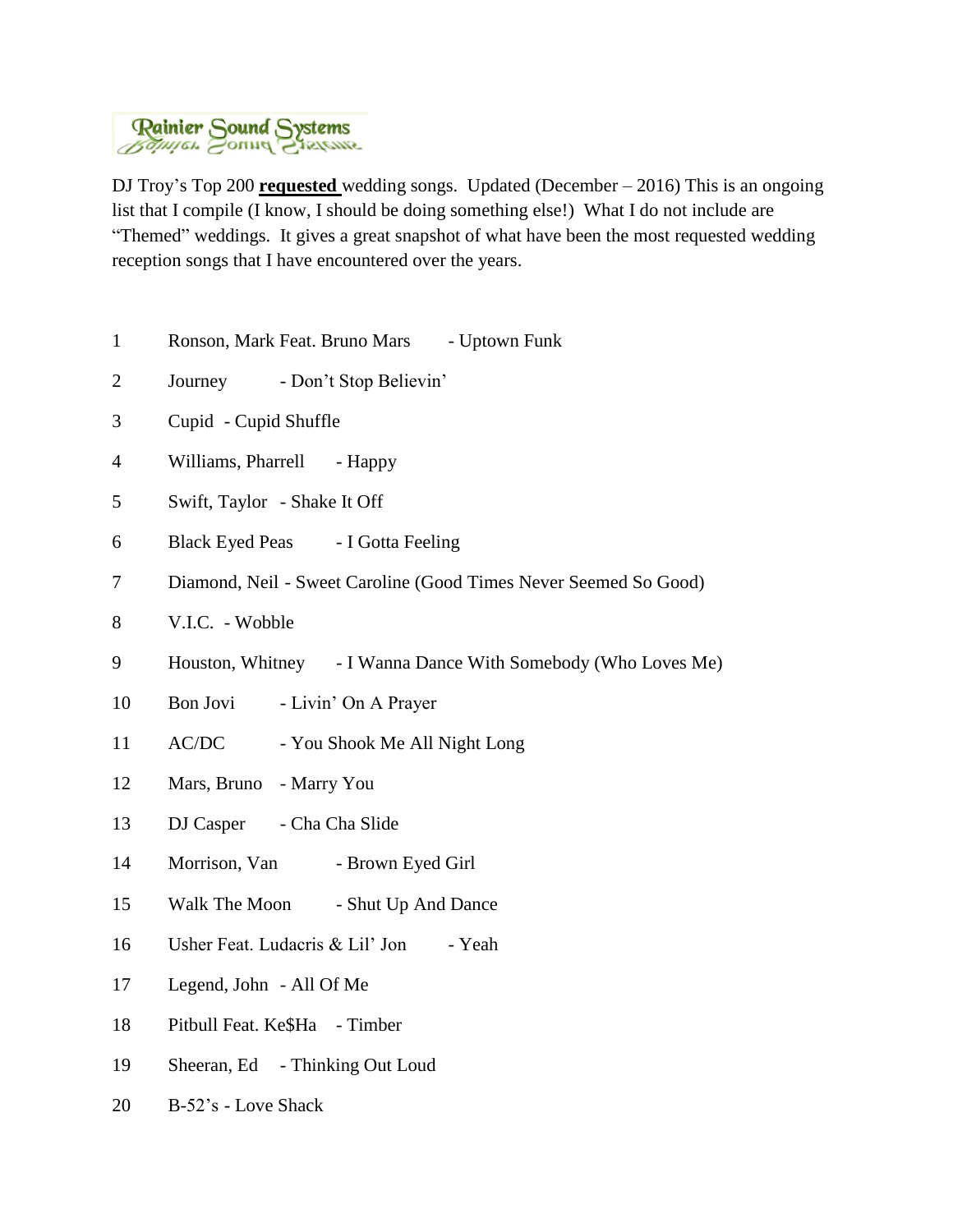- Isley Brothers Shout
- 22 DJ Snake Feat. Lil Jon Turn Down For What
- 23 Outkast Hey Ya!
- Brooks, Garth Friends In Low Places
- Beatles- Twist And Shout
- Def Leppard Pour Some Sugar On Me
- Jackson, Michael Billie Jean
- Sir Mix-A-Lot- Baby Got Back
- 29 Trainor, Meghan All About That Bass
- Beyonce Single Ladies (Put A Ring On It)
- Loggins, Kenny Footloose
- Lynyrd Skynyrd Sweet Home Alabama
- Lmfao Sexy And I Know It
- Rihanna Feat. Calvin Harris We Found Love
- Maroon 5 Sugar
- Bryan, Luke Country Girl (Shake It For Me)
- Lmfao Feat. Lauren Bennett And Goon Rock Party Rock Anthem
- Sinatra, Frank The Way You Look Tonight
- Maroon 5 Feat. Christina Aguilera Moves Like Jagger
- Timberlake, Justin Sexyback
- Temptations My Girl
- Sister Sledge We Are Family
- 43 Daft Punk Feat. Pharrell Williams Get Lucky
- 44 Kool & The Gang Celebration
- Earth, Wind & Fire September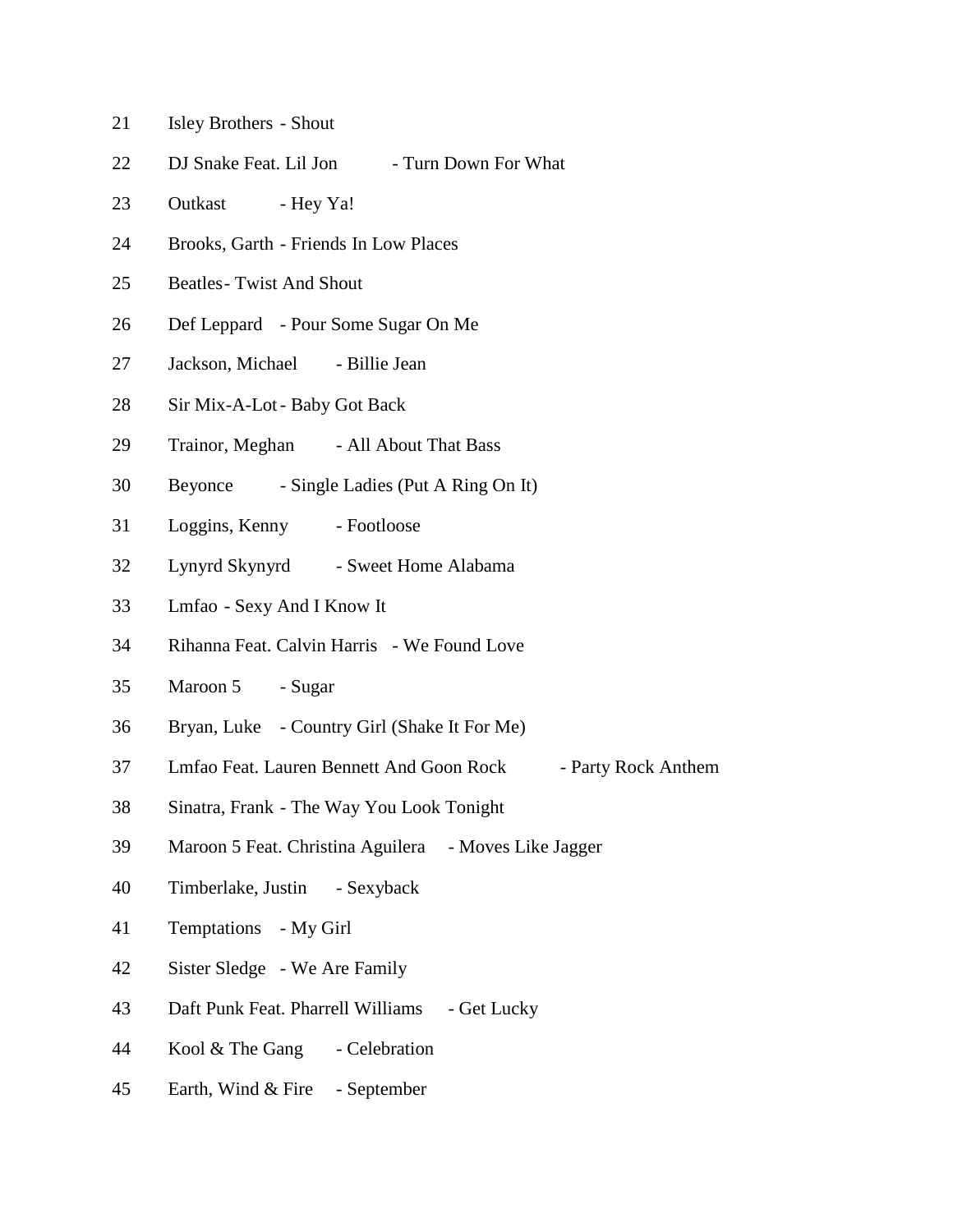- Jackson, Michael P.Y.T. (Pretty Young Thing)
- Clapton, Eric Wonderful Tonight
- 48 Jordan, Montell This Is How We Do It
- Thicke, Robin Feat. Pharrell & T.I. Blurred Lines
- Seger, Bob & The Silver Bullet Band Old Time Rock & Roll
- Pink Raise Your Glass
- 52 Vanilla Ice Ice Ice Baby
- James, Etta At Last
- 54 Azalea, Iggy Feat. Charli XCX Fancy
- Wild Cherry Play That Funky Music
- 56 Jackson, Michael Thriller
- Foundations Build Me Up Buttercup
- 58 House Of Pain Jump Around
- Jackson, Michael Don't Stop 'Til You Get Enough
- Presley, Elvis Can't Help Falling In Love
- Train Marry Me
- ABBA Dancing Queen
- Jepsen, Carly Rae Call Me Maybe
- Cyrus, Miley Party In The U.S.A.
- Psy Gangnam Style
- Mars, Bruno Treasure
- Lmfao Feat. Lil Jon Shots
- 68 Brown Band, Zac Chicken Fried
- 69 Jackson, Michael The Way You Make Me Feel
- 70 Pitbull Feat. Ne-Yo, Afrojack & Nayer Give Me Everything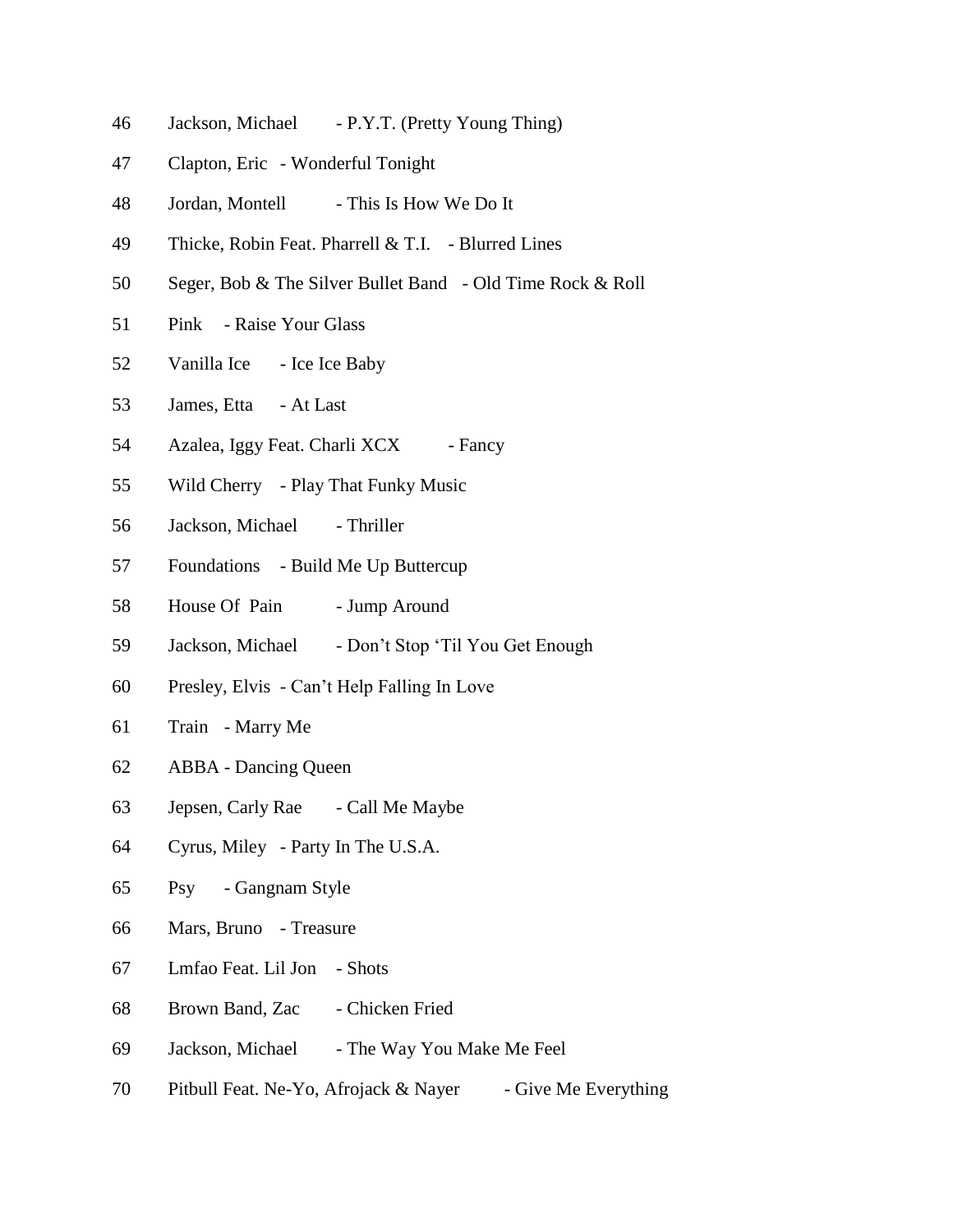- 71 Spice Girls Wannabe
- 72 Lumineers Ho Hey
- 73 Perri, Christina A Thousand Years
- 74 Salt-N-Pepa Push It
- 75 Macklemore & Ryan Lewis Feat. Wanz Thrift Shop
- 76 Lady Gaga Feat. Colby O'donis Just Dance
- 77 Shelton, Blake God Gave Me You
- 78 Commodores Brick House
- 79 Flo Rida Feat. T-Pain Low
- 80 Nelly Hot In Herre
- 81 Griffiths, Marcia Electric Boogie (Electric Slide)
- 82 Rednex Cotton Eye Joe
- 83 Armstrong, Louis What A Wonderful World
- 84 Old Crow Medicine Show Wagon Wheel
- 85 Adams, Bryan Summer Of '69
- 86 Mars, Bruno Just The Way You Are
- 87 Dexy's Midnight Runners Come On Eileen
- 88 Jessie J + Ariana Grande + Nicki Minaj Bang Bang
- 89 Village People Y.M.C.A.
- 90 Bee Gees Stayin' Alive
- 91 Lauper, Cyndi Girls Just Want To Have Fun
- 92 Big & Rich Save A Horse (Ride A Cowboy)
- 93 Pitbull Feat. John Ryan Fireball
- 94 Cruz, Taio Dynamite
- 95 Aerosmith I Don't Want To Miss A Thing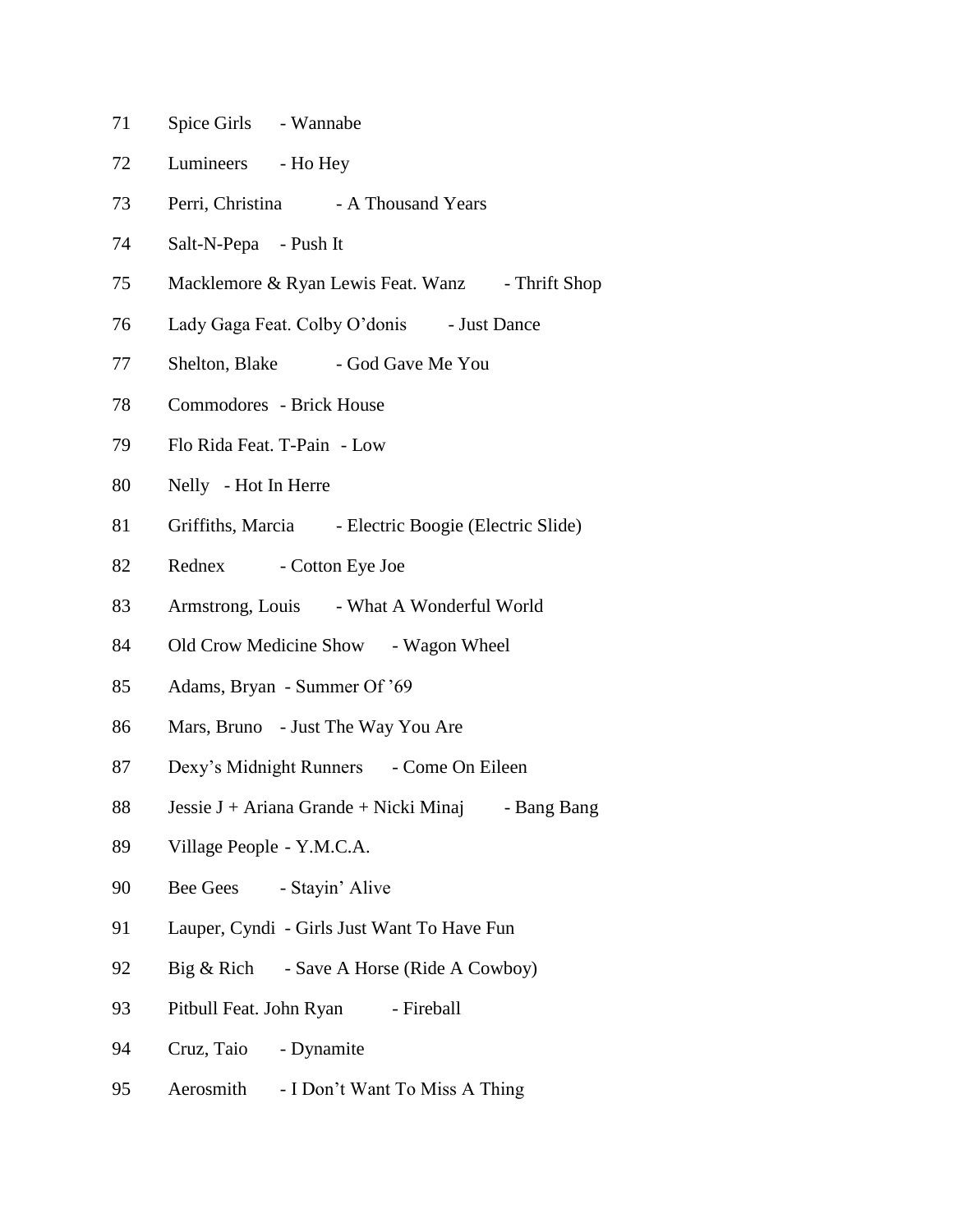- 96 Springfield, Rick Jessie's Girl
- 97 Brown, Chris Forever
- 98 Righteous Brothers Unchained Melody
- 99 American Authors Best Day Of My Life
- 100 Florida-Georgia Line Feat. Nelly Cruise
- 101 Avicii Wake Me Up!
- 102 Beyonce Feat. Jay-Z Crazy In Love
- 103 Backstreet Boys Everybody (Backstreet's Back)
- 104 Pitbull Feat. Ne-Yo Time Of Our Lives
- 105 California Swag District Teach Me How To Dougie
- 106 Mraz, Jason I'm Yours
- 107 Perry, Katy Firework
- 108 Jackson, Michael Beat It
- 109 Gaye, Marvin & Tammi Terrell Ain't No Mountain High Enough
- 110 Hammer, M.C. U Can't Touch This
- 111 Medley, Bill & Jennifer Warnes (I've Had) The Time Of My Life
- 112 Checker, Chubby The Twist
- 113 Buble, Michael Everything
- 114 Queen Crazy Little Thing Called Love
- 115 Lonestar Amazed
- 116 Queen Bohemian Rhapsody
- 117 Los Del Rio Macarena
- 118 Brooks & Dunn Boot Scootin' Boogie
- 119 Sinatra, Frank Fly Me To The Moon
- 120 Harris, Calvin Feel So Close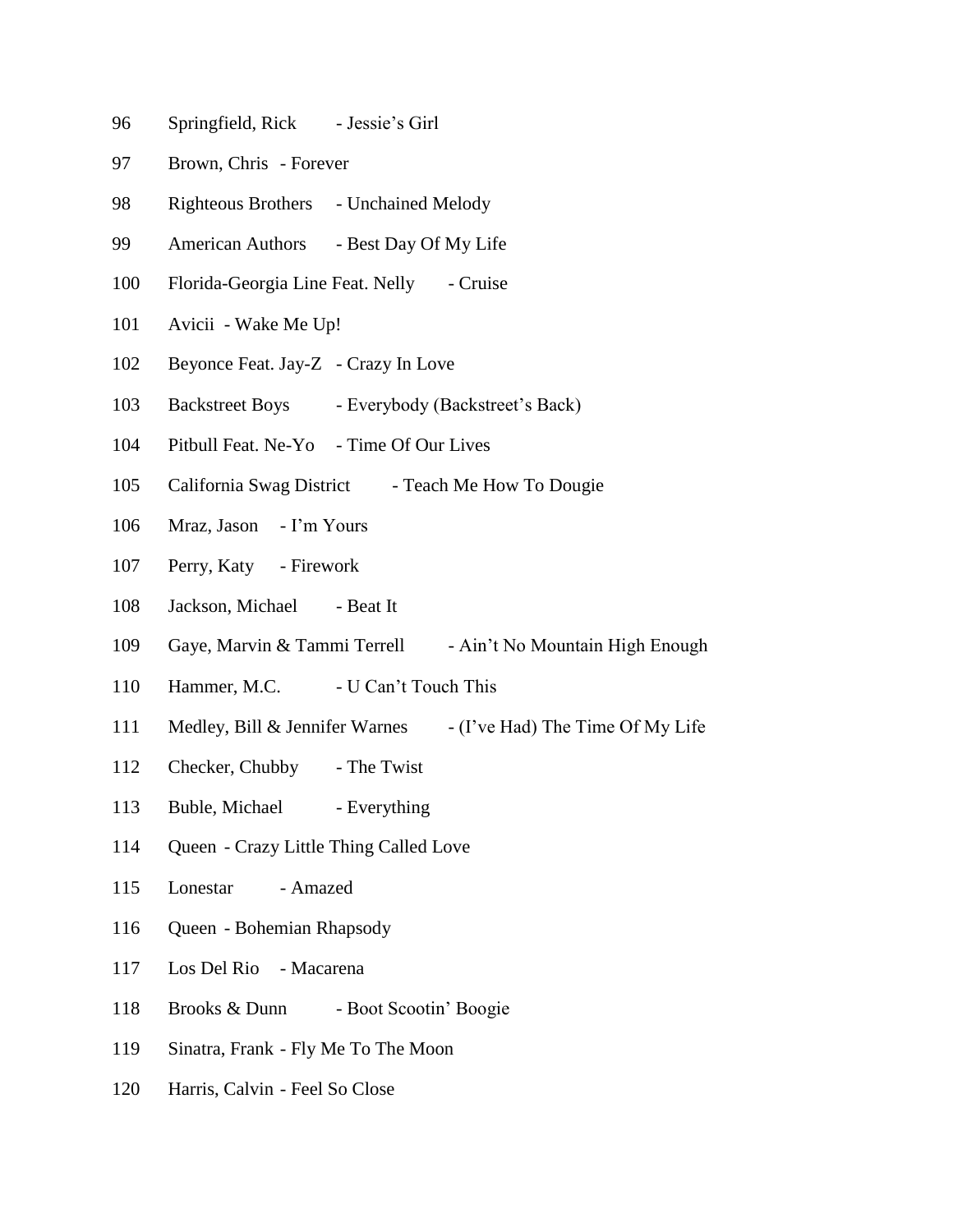- 121 Smith, Will Gettin' Jiggy Wit It
- 122 King, Ben E. Stand By Me
- 123 Don Omar Feat. Lucenzo Danza Kuduro
- 124 Macklemore & Ryan Lewis Feat. Ray Dalton Can't Hold Us
- 125 Lamontagne, Ray You Are The Best Thing
- 126 Taylor, James How Sweet It Is (To Be Loved By You)
- 127 50 Cent In Da Club
- 128 Guns N' Roses Sweet Child O' Mine
- 129 Wonder, Stevie Signed, Sealed, Delivered I'm Yours
- 130 Rihanna Don't Stop The Music
- 131 Young M.C. Bust A Move
- 132 Flo Rida Good Feeling
- 133 Brice, Lee I Don't Dance
- 134 Rascal Flatts Bless The Broken Road
- 135 Black Eyed Peas Let's Get It Started
- 136 Flo Rida Feat. David Guetta Club Can't Handle Me
- 137 Mraz, Jason I Won't Give Up
- 138 Journey Faithfully
- 139 Timberlake, Justin Feat. Jay-Z Suit & Tie
- 140 Johnson, Jack Better Together
- 141 'N Sync Bye Bye Bye
- 142 Green, Al Let's Stay Together
- 143 K-Ci & Jojo All My Life
- 144 Daft Punk One More Time
- 145 Usher Feat. Will.I.Am Omg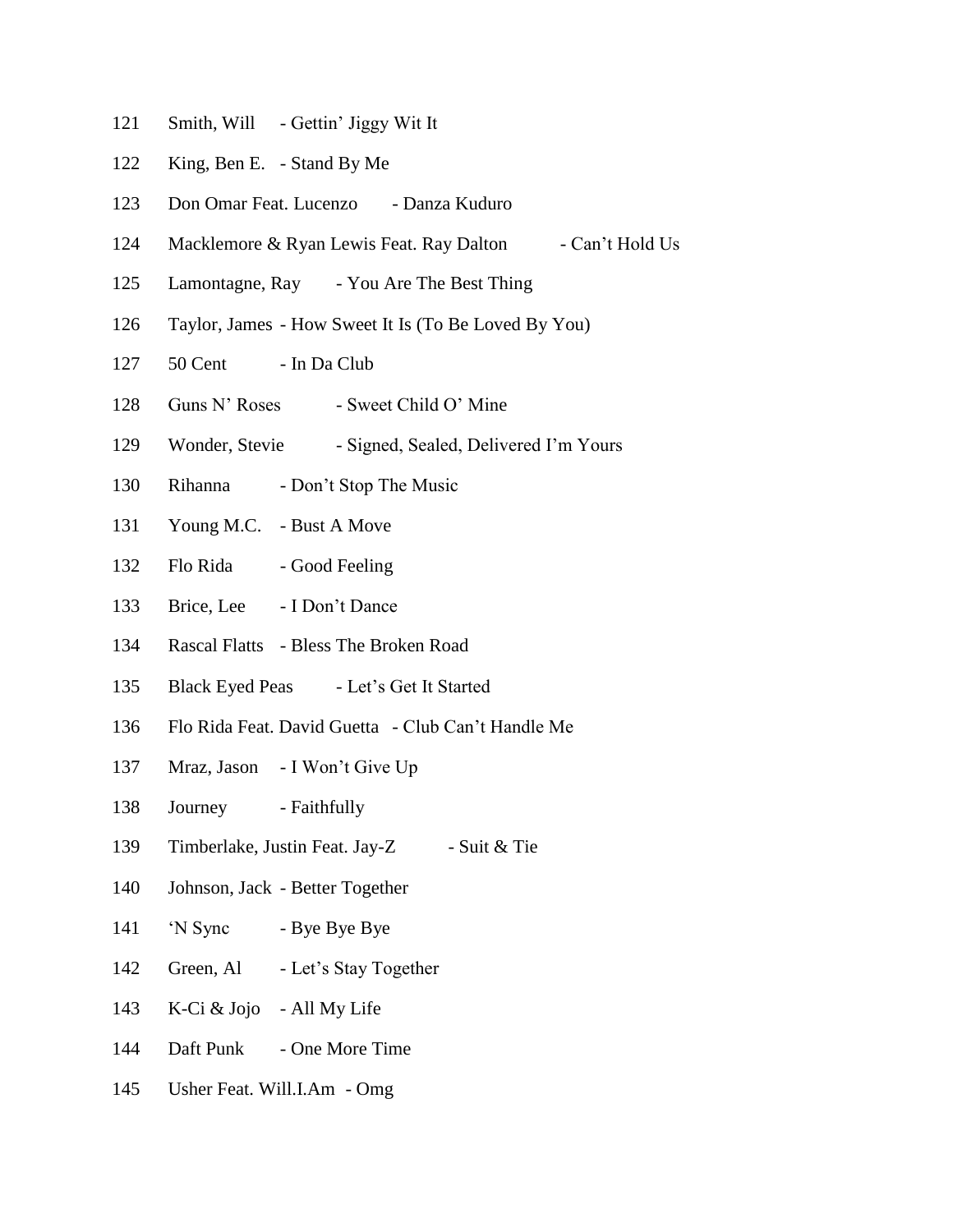- Mars, Bruno Locked Out Of Heaven
- 147 Jackson 5 ABC
- Mumford & Sons I Will Wait
- 149 KC & The Sunshine Band Get Down Tonight
- Mraz, Jason & Colbie Caillat Lucky
- Flo Rida Feat. Sia Wild Ones
- 152 Buble, Michael Save The Last Dance For Me
- Romantics What I Like About You
- Derulo, Jason Want To Want Me
- Perry, Katy Roar
- Usher DJ Got Us Fallin' In Love
- 157 West, Kanye Feat. Jamie Foxx Gold Digger
- 158 Clean Bandit Feat. Jess Glynne Rather Be
- 159 Guetta, David Feat. Sia Titanium
- Paisley, Brad She's Everything
- Beyonce Feat. Jay-Z Drunk In Love
- Harris, Calvin Summer
- Icona Pop Feat. Charli XCX I Love It
- 164 Pitbull Feat. Tir Don't Stop The Party
- Adele Make You Feel My Love
- Jones, Norah Come Away With Me
- 167 Franklin, Aretha Respect
- Lopez, Jennifer Feat. Pitbull On The Floor
- Hayes, Hunter Wanted
- Minaj, Nicki Super Bass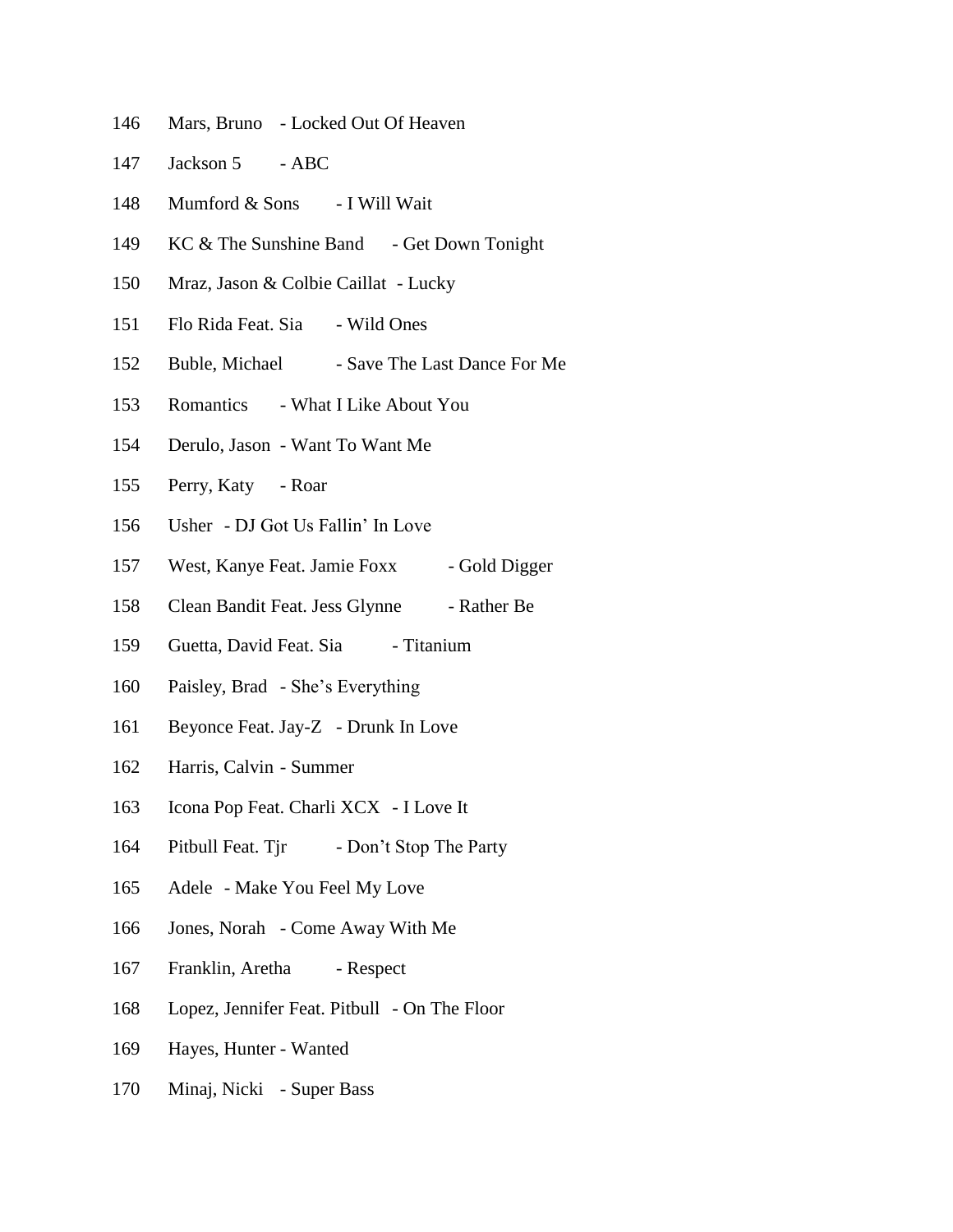- 171 Shelton, Blake Honey Bee
- 172 Hall, Daryl & John Oates You Make My Dreams Come True
- 173 Beatles All You Need Is Love
- Lady Gaga Poker Face
- Omi Cheerleader
- Prince Kiss
- Derulo, Jason Feat. 2 Chainz Talk Dirty
- 178 Beyonce Love On Top
- Mcgraw, Tim My Best Friend
- A-Ha Take On Me
- Capital Cities Safe And Sound
- 182 Fun. Feat. Janelle Monae We Are Young
- Paisley, Brad Then
- One Direction What Makes You Beautiful
- Flo Rida Feat. Keisha Right Round
- 186 Kid Rock All Summer Long
- 187 Travolta, John & Olivia Newton-John Grease Megamix
- Cheap Trick I Want You To Want Me
- Minaj, Nicki Starships
- Madonna Like A Prayer
- Rascal Flatts My Wish
- UB40 Red Red Wine
- Ke\$Ha Tik Tok
- Gaye, Marvin Let's Get It On
- Sledge, Percy When A Man Loves A Woman